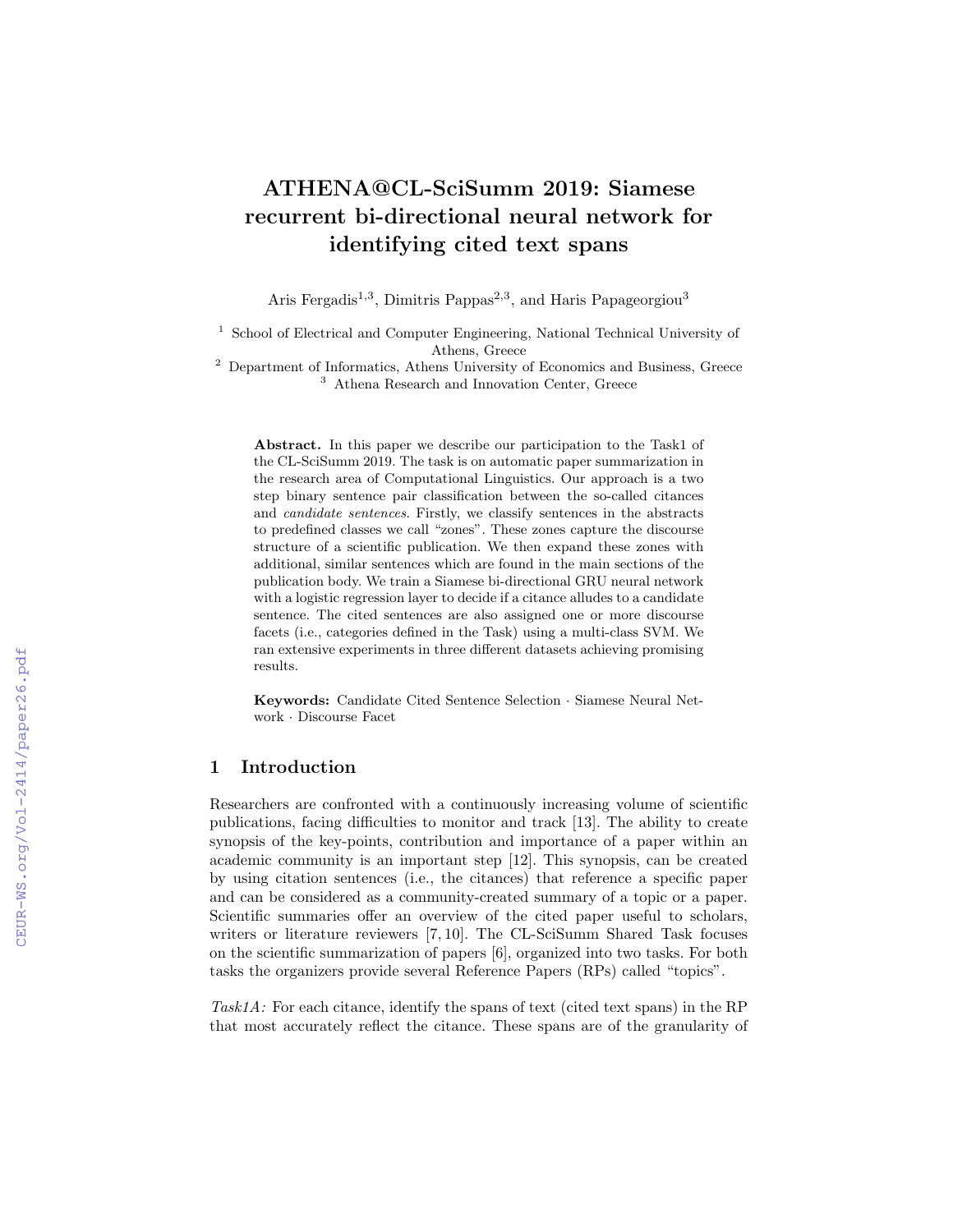2 A. Fergadis et al.

a sentence fragment, a full sentence, or several consecutive sentences (no more than 5).

*Task1B:* For each cited text span, identify what facet of the paper it belongs to, from a predefined set of facets.

*Task2 (optional):* Generate a structured summary of the RP from the cited texts pans of the RP. The length of the summary should not exceed 250 words.

We participated on the tasks 1A and 1B of 2019 shared task [1] and present here our methodology.

## **2 Methodology**

We approach Task 1A as a binary sentence pair classification problem. We create pairs of citance and a candidate sentence extracted from the Citing Papers (CP) and the RPs respectively. Word embeddings are used to select candidate sentences. A Siamese neural network process these pairs to decide whether or not the candidate sentence is a cited text span of the citance. For the Task 1B a multi-class SVM [3] model assigns a discourse facet to the cited text spans.

#### **2.1 System Components**

**Word Embeddings** We use word embeddings for both the candidate sentences selection and for the embedding layer of our network. Embedding vectors are trained on the ACL Corpus dump<sup>4</sup> using the CBOW implementation of word2vec  $[11]$  of the gensim<sup>5</sup> tool, with negative sampling set to 5 and 100 for dimensionality of the word vectors. All words are converted to lowercase.

**Candidate Sentence Selection** We select sentences from the RP as candidate sentences. The intuition is that not all sentences are equally important as cited text spans. Thus, we try to select sentences that are about *methodology*, *results* and *conclusions* and discard sentences about *background* and *related work*. This is also supported by the fact that the cited text is assigned a discourse facet. Our approach tries to eliminate sentences that potentially would be false positives.

To select the candidate sentences of the RP we split the abstract into *zones* [9]. Each sentence is classified to one of the following zones: *Background*, *Method*, *Result* and *Conclusion*. We keep only the sentences that belong to *Method*, *Result* and *Conclusion* zones (referred to as *zone sentences*). Sentences are split into words<sup>6</sup>, punctuation and numbers are removed and each word is assigned its embedding vector. For each zone sentence and the rest of the RP sentences we calculate sentence embeddings by averaging the word embedding vectors.

 $^4$ http://acl-arc.comp.nus.edu.sg/archives/acl-arc-160301-parscit/  $\,$ 

 $5 \text{ https://radimrehurek.com/gensim/}$ , version 3.7.3

 $6$  Using the tokenization tools of the gensim module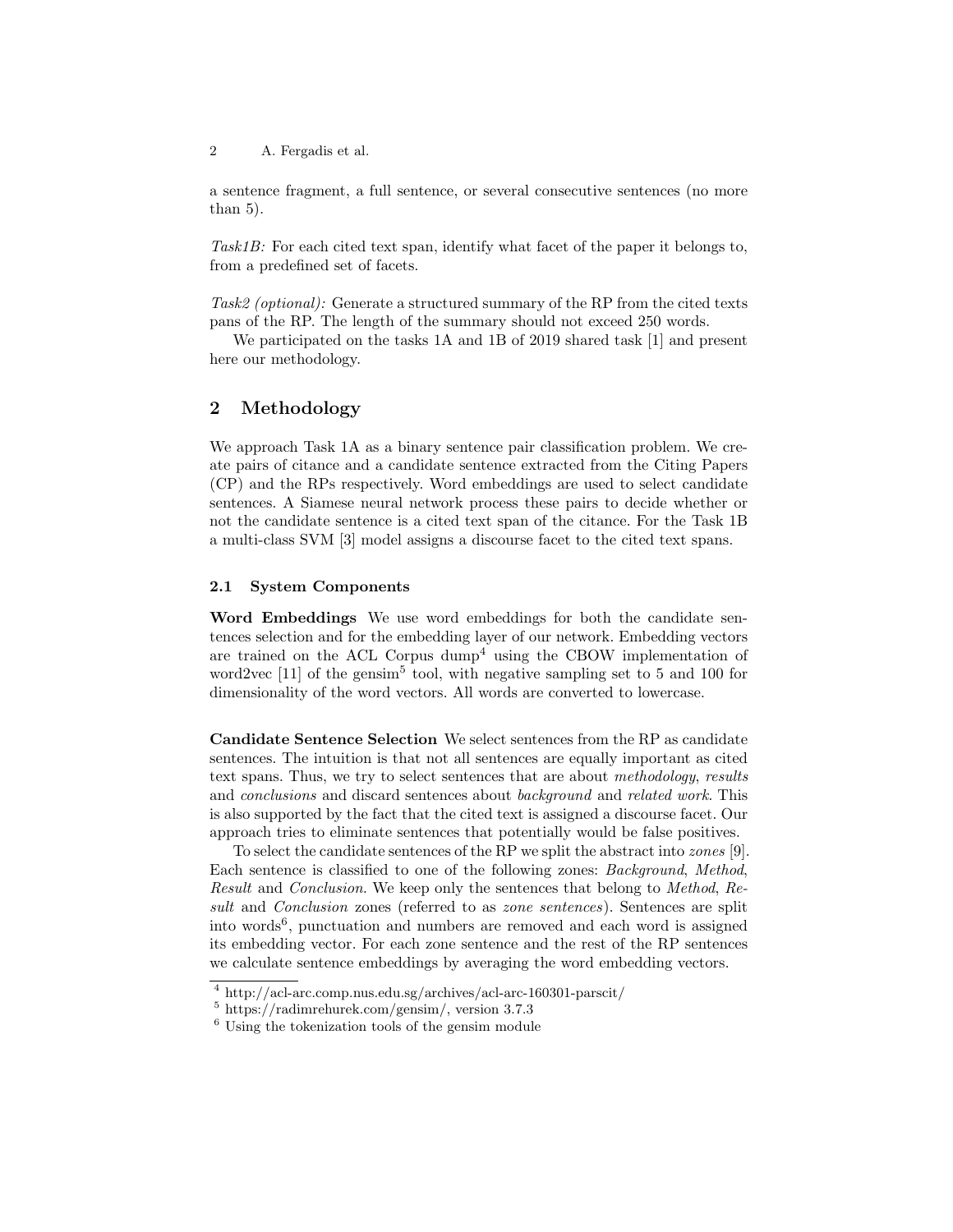Using the embedding vectors of the *N* zone sentences and all the other embedding vectors of the *M* RP sentences, we calculate a similarity matrix  $S \in \mathbb{R}^{N \times M}$ using cosine similarity measure. To get the most similar sentences to the zone sentences we define a threshold  $t_s$ . The RP sentences  $S_{i,j}$  that pass the similarity threshold *t<sup>s</sup>* and the zone sentences are kept as candidate sentences. The decision of the *t<sup>s</sup>* value is discussed into section 3.

**Siamese Neural Network** The Siamese neural network is composed of two bi-directional GRUs (biGRU) [14, 2] and a logistic regression layer, as depicted in Figure 1. Each biGRU processes one sentence at a time. For each citance and a set of candidate sentences of the RP, the left biGRU takes as input the citance and the right biGRU takes as input one of the candidate sentences. We use  $w_{1:n}$  to denote a sequence of words  $w_{1:n} = w_1, \ldots w_n$ , each with their corresponding  $d_{emb}$ dimensional word embedding  $e_i = E_{[w_i]}$ . The embedding matrix  $E \in \mathbb{R}^{|V| \times d_{emb}}$ associates words from the vocabulary *V* with *demb* dimensional dense vectors.

The left biGRU applies additive zero-centered Gaussian noise [4] to word embeddings with  $\sigma = 0.05$  as a regularization layer at the training phase. The outputs  $y_1^b$  and  $y_n^f$  of the backward GRU<sup>b</sup> and the forward GRU<sup>f</sup> respectively are concatenated in one vector

$$
y_1^b = \text{GRU}^b(e_{n:1})
$$
  
\n
$$
y_n^f = \text{GRU}^f(e_{1:n})
$$
  
\n
$$
x^l = [y_1^b; y_n^f]
$$
  
\n
$$
y_1^{\prime b} = \text{GRU}^b(e_{n:1})
$$
  
\n
$$
y_n^{\prime f} = \text{GRU}^f(e_{1:n})
$$
  
\n
$$
x^r = [y_1^{\prime b}; y_n^{\prime f}]
$$

We use  $x^l$  to denote the output of the left input and  $x^r$  of the right input and  $[\cdot; \cdot]$ to denote concatenation. The two output vectors are element wise multiplied to give a vector  $x$ . A logistic regression layer  $(LR)$  with a sigmoid activation function  $\sigma(\cdot)$  is used to make the final prediction  $\hat{y}$ . To summarize the architecture

$$
p(y = k|w_{1:n}) = \hat{y}, k \in \{0, 1\}
$$

$$
\hat{y} = \text{LR}(\boldsymbol{x}), \text{with } \sigma(\cdot) \text{ activation}
$$

$$
\boldsymbol{x} = [\boldsymbol{x}^{\boldsymbol{l}} \times \boldsymbol{x}^{\boldsymbol{r}}]
$$

The described model considers one sentence at a time. In order to find if a citance references more than one sentences in the RP, we take the predictions of all the candidate sentences and keep the maximum score *smax*. We define a threshold as  $s_t = 0.98 \cdot s_{max}$ . Any candidate sentence that has score *s* such as  $s_t \leq s \leq s_{max}$  is selected as a cited sentence.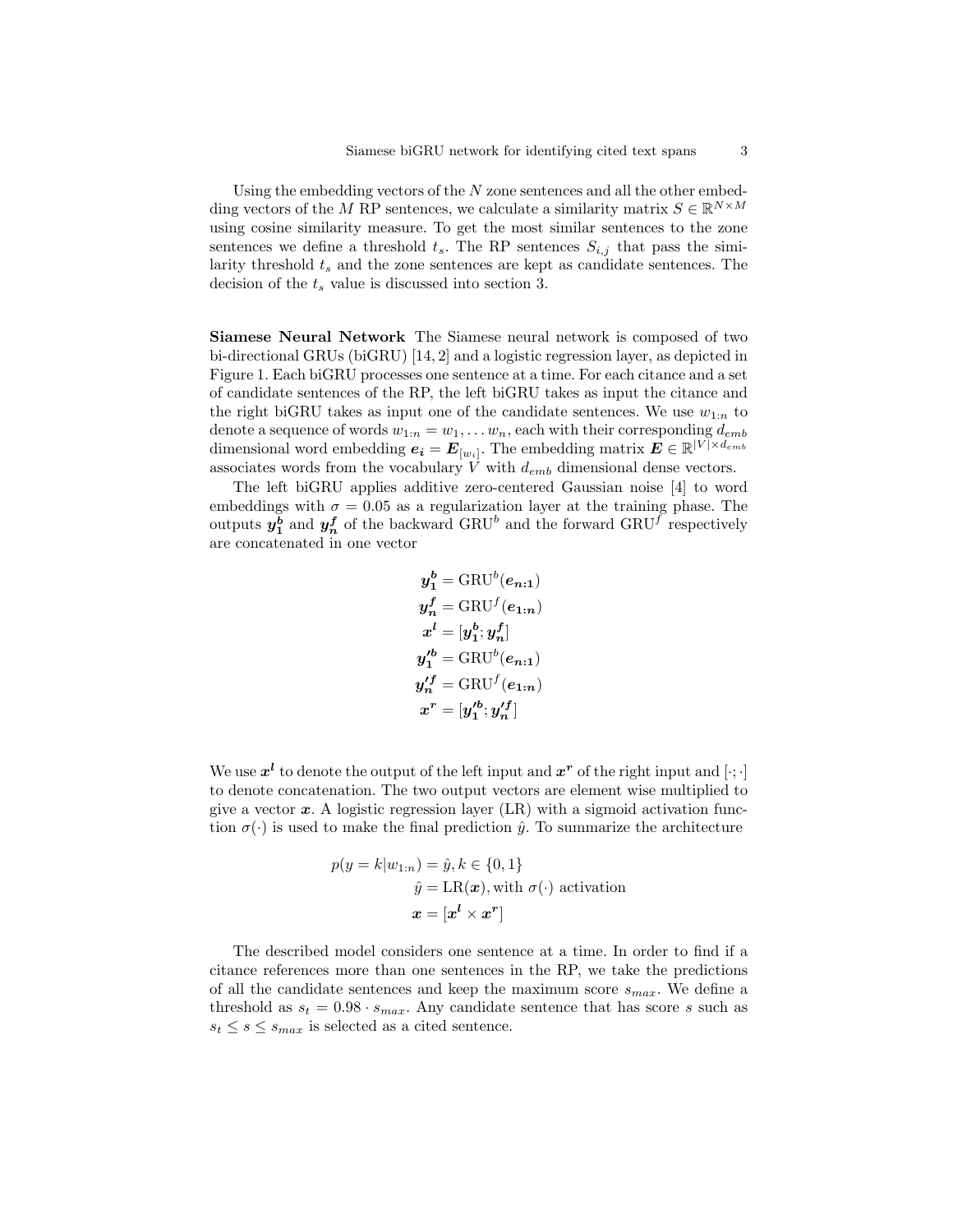4 A. Fergadis et al.



**Fig. 1.** Siamese bi-directional GRU network. The left input is the *Citance* and the right input a *Candidate Sentence*. The output of the biGRU networks are concatenated, element wise multiplied and a Logistic Regression (LR) layer with sigmoid activation gives the a prediction if the Citance cites the Candidate Sentence. *GN* denotes Gaussian Noise Layer.

**Discourse Facet** Task 1B asks "for each cited text span, identify what facet of the paper it belongs to, from a predefined set of facets". The predefined facets are *Aim*, *Hypothesis*, *Method*, *Result* and *Implication*. We approach this task as a multi-class classification problem due to the fact that some cited text spans may have up to two facets. We build a bag-of-terms representation of all n-grams with  $n = 1, 2, 3$  and calculate their tf-idf values using L1-norm. Five one-vs-rest SVM classifiers were trained assigning a cited text span to each of the five facets.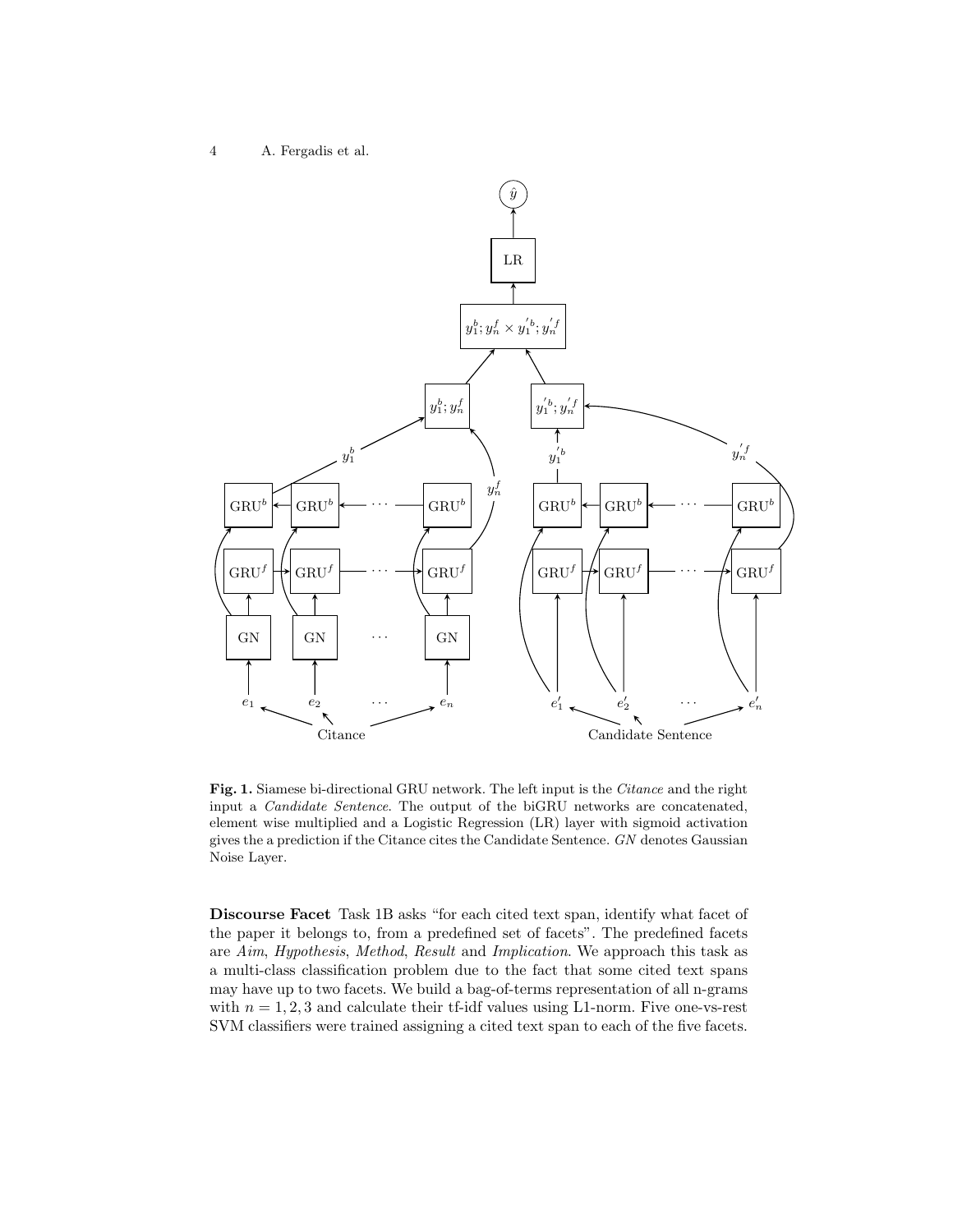#### **3 Experiments and Results**

The dataset provided was split into a training and a development set. The training set consists of a set of 40 RPs with their CPs annotated by humans and 1000 RPs and their corresponding CPs that were automatically annotated. For our experiments we only used the human part of the training set (*the TR-H set*).

As a first step for our experiments we selected candidate sentences from the RPs. By keeping only the candidate sentences we might miss cited sentences in the RP which were not selected by our method. In Table 1, *coverage* is the number of RP sentences we kept and the *hits* metric is the number of the cited sentences in our candidate list (in percentage). Our target is to get minimum coverage with maximum hits. Minimum coverage means that we have kept all the good candidates while maximum hits denotes that the cited sentences are within our candidate list.

Table 1 displays the average coverage and hits for the 40 RPs of the training set and the 10 RPs of the development set for different thresholds. Based on the results,  $t_s$  was set to 0.5. Using this threshold, we keep about 70% of the RP sentences on the training set and 60% on the development set, on average. Despite the fact that we discarded about 30% and 40% of the candidate sentences we only lose 15% and 20% of the cited text spans, respectively.

|  |              |                         | Coverage  Hits |             |
|--|--------------|-------------------------|----------------|-------------|
|  | $t_s=0.5$    | Training Set Average    | 69.87%         | $ 84.16\% $ |
|  |              | Development Set Average | 61.58\%        | 81.15%      |
|  | $ t_s = 0.7$ | Training Set Average    | 21.89\%        | $ 38.50\% $ |
|  |              | Development Set Average | $15.14\%$      | $ 33.02\% $ |

**Table 1.** Average of the *coverage* and the *hits* of the selected candidate sentences for the 2018 training and development set using two thresholds.

We evaluated our system in three different versions of the dataset; for each version, we used for testing the development set (Dev), the 2016 test set (2016) and the 2017 test set (2017) respectively. For training, we used the *TR-H set* provided that we have excluded all papers in the relevant testing set for obvious reasons. The results shown in Table 2 are comparable to those of the previous shared tasks  $[6, 5, 8]$ .

## **4 Conclusions and Future Work**

Scientific summarization is a challenging task as it is evident from the results of the previous shared tasks  $[6, 5, 8]$ . In our methodology we create pairs of citance and a candidate sentence extracted from the CP and the RP respectively. These pairs are classified from a Siamese neural network as positive if a citance indeed cites a sentences, otherwise as negative. The cited sentences are also assigned one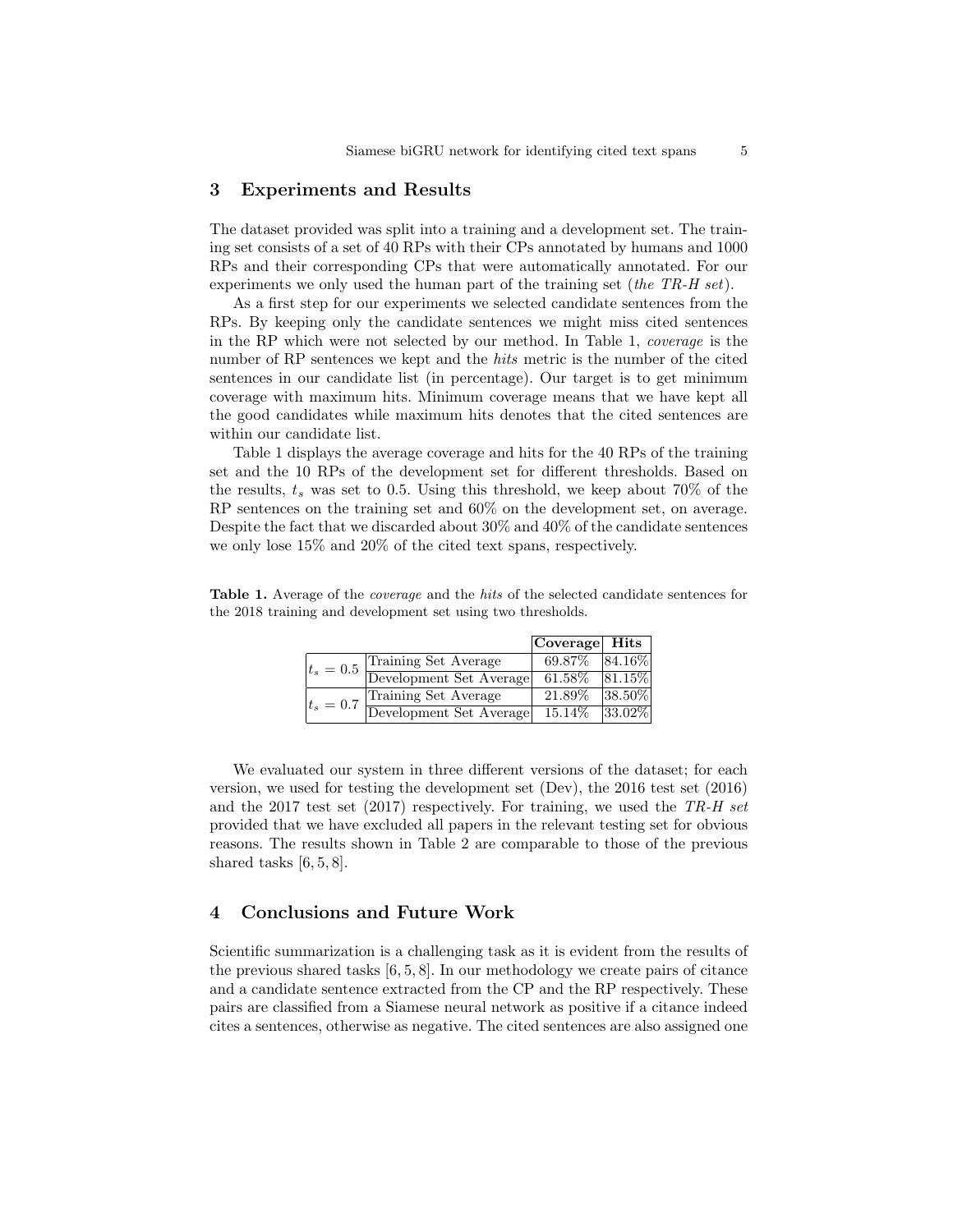#### 6 A. Fergadis et al.

|                   |       | Task 1A                                                  |                   |       | Task 1B |                   |  |
|-------------------|-------|----------------------------------------------------------|-------------------|-------|---------|-------------------|--|
|                   |       | Test Set Average Precision Recall F1 Precision Recall F1 |                   |       |         |                   |  |
| $\overline{D}$ ev | Micro | 0.137                                                    | 0.090             | 0.108 | 0.950   | $0.114$ $ 0.203 $ |  |
|                   | Macro | 0.125                                                    | 0.087             | 0.102 | 0.750   | $0.104$ $ 0.183 $ |  |
| 2016              | Micro | 0.077                                                    | 0.055             | 0.064 | 0.941   | $0.076$ $ 0.140 $ |  |
|                   | Macro | 0.103                                                    | $0.102$ $ 0.102 $ |       | 0.100   | $0.100$ $ 0.100 $ |  |
| 2017              | Micro | 0.136                                                    | 0.094             | 0.112 | 1.000   | $0.135$ $ 0.238 $ |  |
|                   | Macro | 0.182                                                    | 0.156             | 0.168 | 0.600   | $0.182$ $ 0.279 $ |  |

**Table 2.** Results on the three test sets reporting Micro and Macro average scores for Tasks 1A and 1B.

or more discourse facets. We applied our methods on the dataset of the 2019 CL-SciSumm shared task. The evaluation of our system indicates that the Siamese neural network performs comparable to other machine learning methods.

In future work we will investigate the impact of replacing the logistic regression layer with other similarity functions, such as cosine similarity. We also plan to select the best value for the  $s_t$  threshold via hyper-parameter tuning. Finally, we will experiment with different methods for cited sentences selection which take into account the scores of neighboring sentences.

#### **5 Acknowledgement**

We acknowledge support of this work by the Data4Impact Project which received funding from the European Union's Horizon 2020 research and innovation programme under grant agreement No 770531.

## **References**

- 1. Chandrasekaran, M.K., Yasunaga, M., Radev, D., Kan, M.Y.: Overview and results: Cl-scisumm shared task 2019. In: Proceedings of the 4th Joint Workshop on Bibliometric-enhanced Information Retrieval and Natural Language Processing for Digital Libraries (BIRNDL 2019) @ SIGIR 2019, Paris, France. (2019)
- 2. Cho, K., Van Merriënboer, B., Bahdanau, D., Bengio, Y.: On the properties of neural machine translation: Encoder-decoder approaches. arXiv preprint arXiv:1409.1259 (2014)
- 3. Cortes, C., Vapnik, V.: Support-vector networks. Machine learning **20**(3), 273–297 (1995)
- 4. Hinton, G., Van Camp, D.: Keeping neural networks simple by minimizing the description length of the weights. In: in Proc. of the 6th Ann. ACM Conf. on Computational Learning Theory. Citeseer (1993)
- 5. Jaidka, K., Chandrasekaran, M.K., Jain, D., Kan, M.Y.: The cl-scisumm shared task 2017: Results and key insights. In: BIRNDL@ SIGIR (2). pp. 1–15 (2017)
- 6. Jaidka, K., Chandrasekaran, M.K., Rustagi, S., Kan, M.Y.: Overview of the clscisumm 2016 shared task. In: Proceedings of the Joint Workshop on Bibliometricenhanced Information Retrieval and Natural Language Processing for Digital Libraries (BIRNDL). pp. 93–102 (2016)